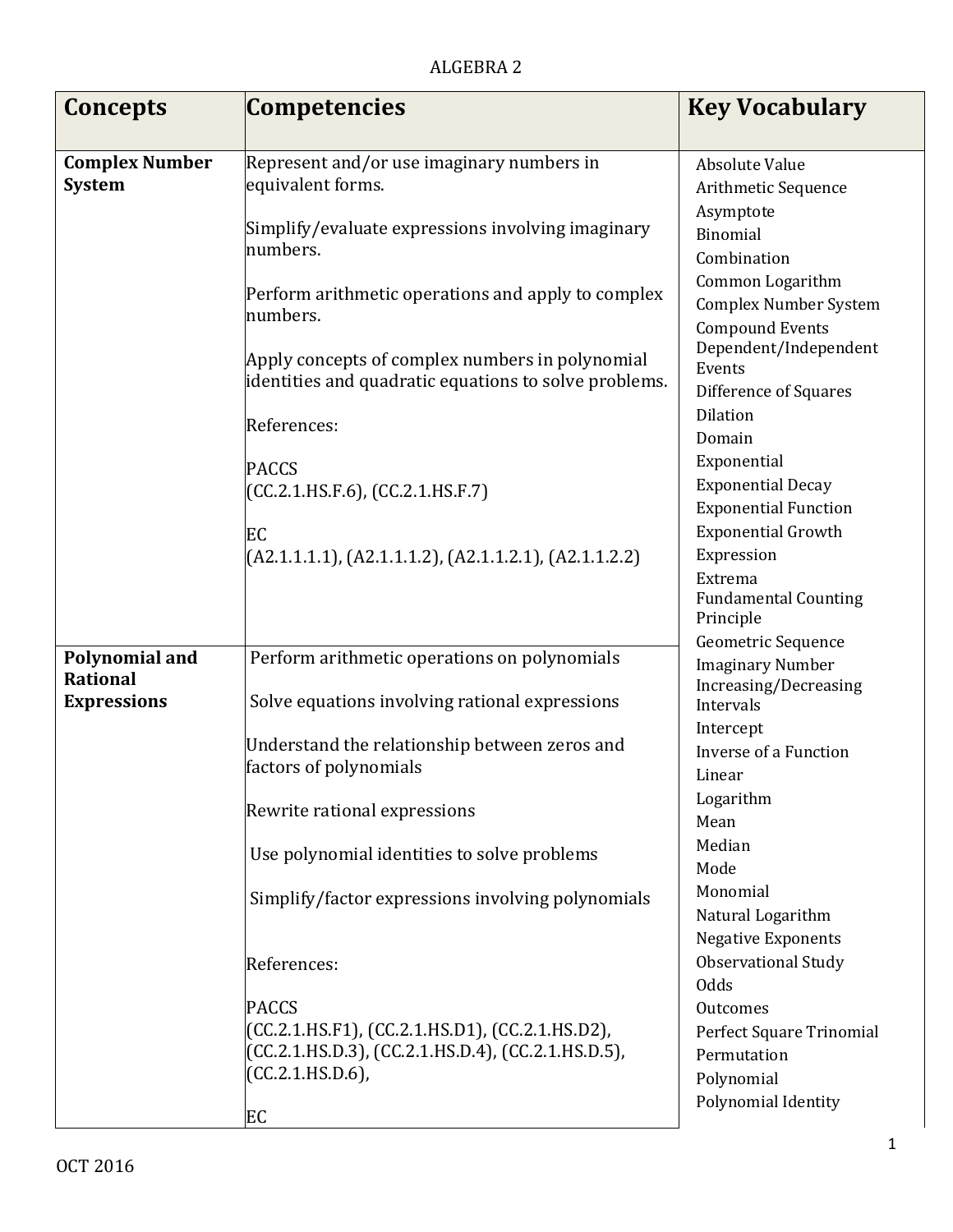## ALGEBRA 2

| <b>Concepts</b>                             | <b>Competencies</b>                                                                                                                                                                                                                                                                                                                                                                                                                                                                                                                                                                                                                                                                                  | <b>Key Vocabulary</b>                                                                                                                                                                                                                                                                                                                                                           |
|---------------------------------------------|------------------------------------------------------------------------------------------------------------------------------------------------------------------------------------------------------------------------------------------------------------------------------------------------------------------------------------------------------------------------------------------------------------------------------------------------------------------------------------------------------------------------------------------------------------------------------------------------------------------------------------------------------------------------------------------------------|---------------------------------------------------------------------------------------------------------------------------------------------------------------------------------------------------------------------------------------------------------------------------------------------------------------------------------------------------------------------------------|
|                                             |                                                                                                                                                                                                                                                                                                                                                                                                                                                                                                                                                                                                                                                                                                      |                                                                                                                                                                                                                                                                                                                                                                                 |
|                                             | (A2.1.2.1.2), (A2.1.3.1.2), (A2.1.2.2.1), (A2.1.2.2.2)                                                                                                                                                                                                                                                                                                                                                                                                                                                                                                                                                                                                                                               | Probability                                                                                                                                                                                                                                                                                                                                                                     |
| <b>Equations and</b><br><b>Inequalities</b> | Create and/or solve equations (including literal,<br>polynomial, rational, radical, exponential, and<br>logarithmic) both algebraically and graphically.<br>Use and/or explain reasoning while solving equations,<br>and justify the solution method.<br>Determine how a change in one variable relates to a<br>change in a second variable.<br>Use exponents, roots, and/or absolute values to<br>represent equivalent forms or to solve problems.<br>References:<br><b>PACCS</b><br>(CC.2.1.HS.F.1), (CC.2.1.HS.D.1), (CC.2.1.HS.D.2),<br>EC<br>(A2.1.2.1.3), (A2.1.2.1.4), (A2.1.2.2.2), (A2.1.3.1.1),<br>$(A2.1.3.1.3), (A2.1.3.1.4), (A2.1.3.2.1), (A2.1.3.2.2),$<br>(A2.2.2.1.2), (A2.2.2.1.3) | Quadratic Formula<br>Quadratic Function<br><b>Radical Functions</b><br>Range (Note: 2 different<br>meanings)<br><b>Rational Functions</b><br>Reflection<br><b>Regression Models</b><br><b>Root Functions</b><br>Sample Survey<br>Scatterplot<br><b>Standard Deviation</b><br><b>Statistical Experiment</b><br>Transformation<br><b>Translations</b><br>Trinomial<br>Unit Circle |
| <b>Equations and</b><br><b>Inequalities</b> | Create and/or solve equations (including literal,<br>polynomial, rational, radical, exponential, and<br>logarithmic) both algebraically and graphically.<br>Use and/or explain reasoning while solving equations,<br>and justify the solution method.<br>Determine how a change in one variable relates to a<br>change in a second variable.<br>Use exponents, roots, and/or absolute values to<br>represent equivalent forms or to solve problems.<br>(CC.2.2.HS.D.7), (CC.2.2.HS.D.8), (CC.2.2.HS.D.9),<br>(CC.2.2.HS.D.10)<br>EC<br>$(A2.1.2.1.3), (A2.1.2.1.4), (A2.1.2.2.2), (A2.1.3.1.1),$<br>$(A2.1.3.1.3), (A2.1.3.1.4), (A2.1.3.2.1), (A2.1.3.2.2),$<br>$(A2.2.2.1.2)$ , $(A2.2.2.1.3)$     |                                                                                                                                                                                                                                                                                                                                                                                 |
| <b>Functions</b>                            | Use the concept and notation of function to interpret<br>and apply them in terms of their context.                                                                                                                                                                                                                                                                                                                                                                                                                                                                                                                                                                                                   |                                                                                                                                                                                                                                                                                                                                                                                 |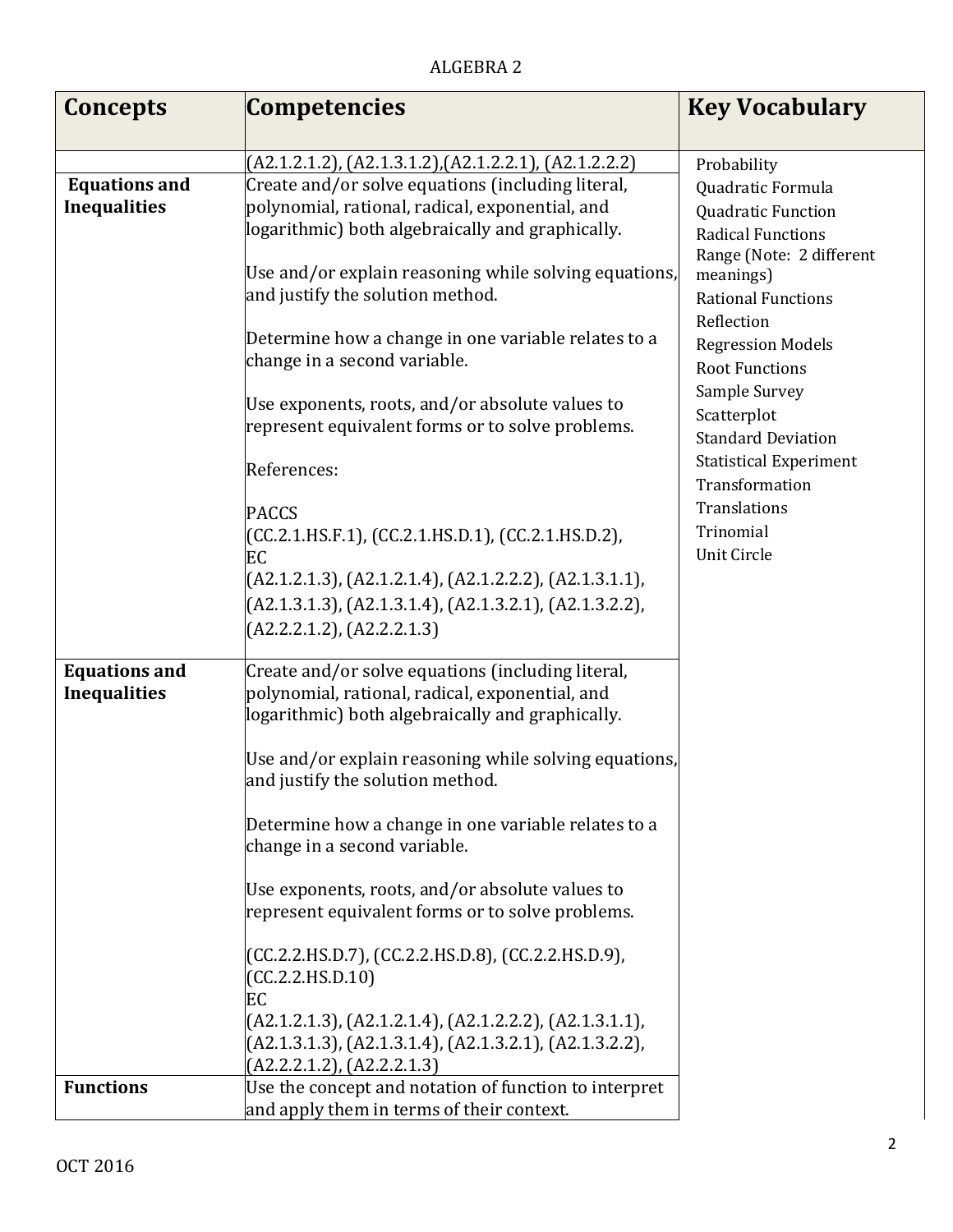## ALGEBRA 2

| Concepts    | <b>Competencies</b>                                                                                                                                                              | <b>Key Vocabulary</b> |
|-------------|----------------------------------------------------------------------------------------------------------------------------------------------------------------------------------|-----------------------|
|             |                                                                                                                                                                                  |                       |
|             | Create and/or analyze functions using multiple<br>representations (graph, table, and equation).                                                                                  |                       |
|             | Create a function and/or sequence that models a<br>relationship between two quantities.                                                                                          |                       |
|             | Create new functions from existing functions<br>(transformations and/or inverses of functions).                                                                                  |                       |
|             | Construct and compare linear, quadratic, exponential,<br>and logarithmic models to solve problems.                                                                               |                       |
|             | Interpret functions in terms of the situations they<br>model.                                                                                                                    |                       |
|             | Using the unit circle, extend the domain of<br>trigonometric functions to all real numbers.                                                                                      |                       |
|             | Use trigonometric functions to model periodic<br>phenomena.                                                                                                                      |                       |
|             | Prove the Pythagorean identity and use it to calculate<br>trigonometric ratios.                                                                                                  |                       |
|             | References:                                                                                                                                                                      |                       |
|             | <b>PACCS</b><br>(CC.2.2.HS.C.1), (CC.2.2.HS.C.2), (CC.2.2.HS.C.3),<br>(CC.2.2.HS.C.4), (CC.2.2.HS.C.5), (CC.2.2.HS.C.6),<br>(CC.2.2.HS.C.7), (CC.2.2.HS.C.8),<br>(CC.2.2.HS.C.9) |                       |
|             | EC<br>$(A2.2.1.1.3), (A2.2.1.1.4), (A2.2.2.1.1), (A2.2.2.1.2),$<br>$(A2.2.2.1.3)$ , $(A2.2.2.1.4)$ , $(A2.2.2.2.1)$                                                              |                       |
| Data and    | Analyze a set of data for a pattern, and represent the                                                                                                                           |                       |
| Probability | pattern with an algebraic rule and/or a graph.                                                                                                                                   |                       |
|             | Summarize, represent, and interpret single-variable<br>data (including standard deviation) and two-variable<br>data.                                                             |                       |
|             | Analyze and/or interpret data on a scatter plot                                                                                                                                  |                       |